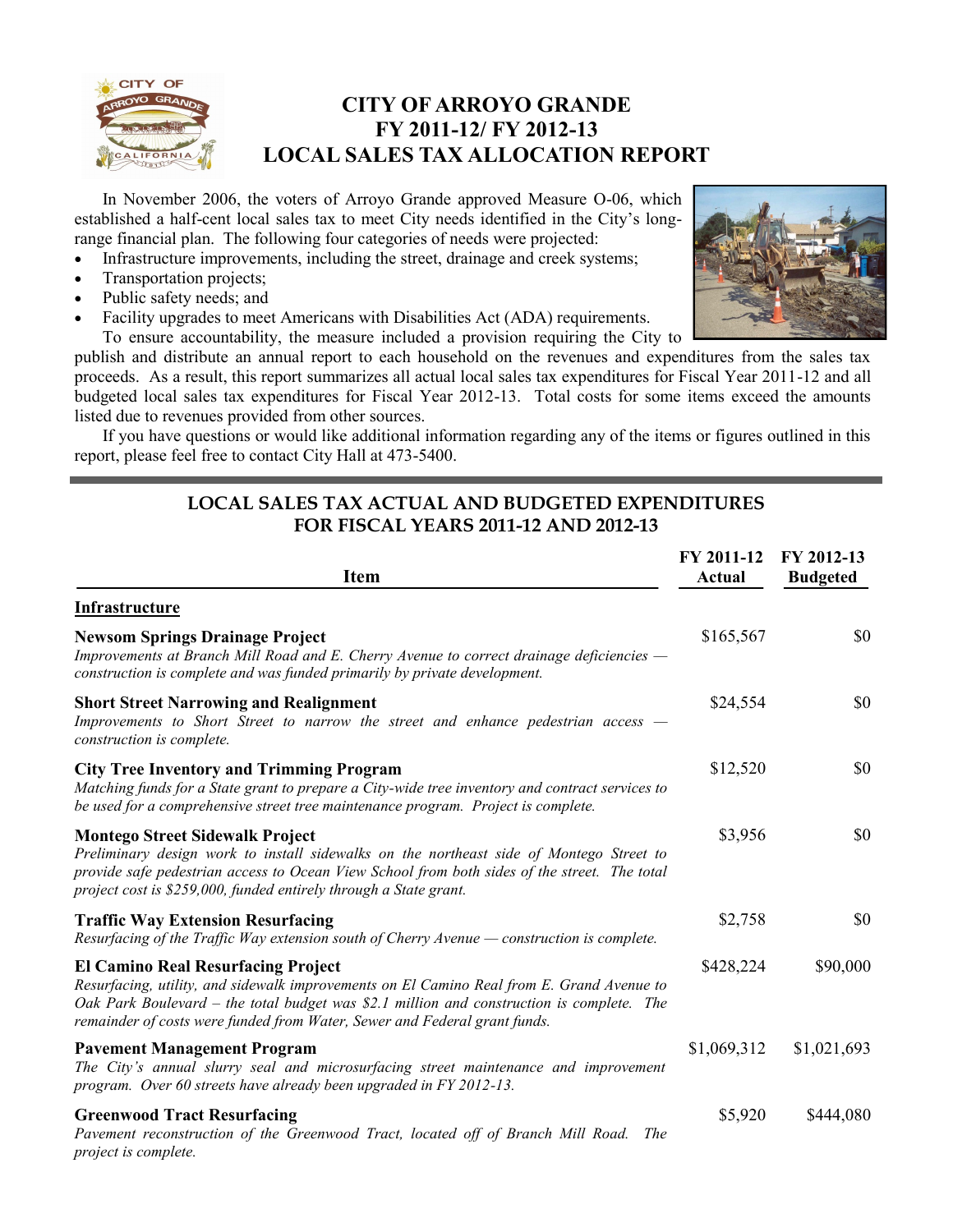### **LOCAL SALES TAX ACTUAL AND BUDGETED EXPENDITURES FOR FISCAL YEARS 2011-12 AND 2012-13 (CONTINUED)**

| <b>Item</b>                                                                                                                                                                                                                                                                                              | FY 2011-12<br>Actual | FY 2012-13<br><b>Budgeted</b> |
|----------------------------------------------------------------------------------------------------------------------------------------------------------------------------------------------------------------------------------------------------------------------------------------------------------|----------------------|-------------------------------|
| <b>Infrastructure (continued)</b>                                                                                                                                                                                                                                                                        |                      |                               |
| <b>Street Maintenance</b><br>Funding for ongoing street maintenance and repairs conducted by in-house staff.                                                                                                                                                                                             | \$53,027             | \$97,700                      |
| Sidewalk, Crosswalk, Striping, and Cross Gutter Improvements<br>Funding for replacement and repair of damaged sidewalks and cross gutters, improvement to<br>crosswalks, and striping of streets and intersections.                                                                                      | \$46,557             | \$115,000                     |
| <b>Drainage and Creek Preservation Projects</b><br>Funding for improvements and repairs to drainage infrastructure and enhancements to the<br>City's creek system.                                                                                                                                       | \$44,233             | \$45,767                      |
| <b>Retention Basin Maintenance</b><br>Ongoing maintenance of drainage retention basins conducted by in-house staff.                                                                                                                                                                                      | \$25,700             | \$26,214                      |
| <b>Le Point Street Parking Lot Expansion</b><br>Expansion of the public parking lot on Le Point Street. Construction is complete. Additional<br>funding is for lease and future purchase of a portion of the property that remains in private<br>ownership.                                              | \$100,267            | \$160,000                     |
| <b>Capital Project Planning Studies</b><br>Planning and engineering studies for projects when infrastructure deficiencies are identified.                                                                                                                                                                | \$3,750              | \$10,000                      |
| <b>Crown Hill ADA Ramps and Crosswalk</b><br>Construction of ADA ramps and crosswalk at Crown Hill and E. Branch Street - construction<br>is complete.                                                                                                                                                   | \$0                  | \$20,000                      |
| <b>Americans with Disabilities Act (ADA) Retrofits</b><br>Program to systematically upgrade and provide ADA accommodations on sidewalks<br>throughout the City.                                                                                                                                          | \$0                  | \$40,000                      |
| <b>Alpine Street Resurfacing</b><br>Resurfacing portions of Alpine Street between Eman Court and Dodson Way in conjunction<br>with utility upgrades $-$ construction is projected in Spring 2013.                                                                                                        | \$0                  | \$75,000                      |
| <b>Larchmont Drive Drainage Improvements</b><br>Installation of subsurface drainage improvements to redirect ground water that has been<br>seeping through the asphalt onto the roadway $-$ construction is projected in Spring 2013.                                                                    | \$0                  | \$30,000                      |
| <b>Larchmont Drive Street Improvements</b><br>Design of street resurfacing on Larchmont Drive when drainage deficiencies have been<br>corrected. Total projected cost of the improvements is \$150,000. The remainder of the<br>funding is programmed in FY 13-14, when the project will be constructed. | \$0                  | \$25,000                      |
| <b>Colina Street and Via La Barranca Drainage Improvements</b><br>Construction of an underground drainage system to collect and discharge rising ground<br>water-construction is projected in Spring 2013.                                                                                               | \$0                  | \$15,000                      |
| <b>Platino Lane and Oro Drive Inlet</b><br>Construction of an underground drainage system to collect and discharge rising ground<br>water-construction is projected in Spring 2013.                                                                                                                      | \$0                  | \$50,000                      |
| <b>East Grand Avenue Underground Utilities</b><br>Cost for installation of street light poles in association with undergrounding of utilities on East<br>Grand Avenue.                                                                                                                                   | \$0                  | \$50,000                      |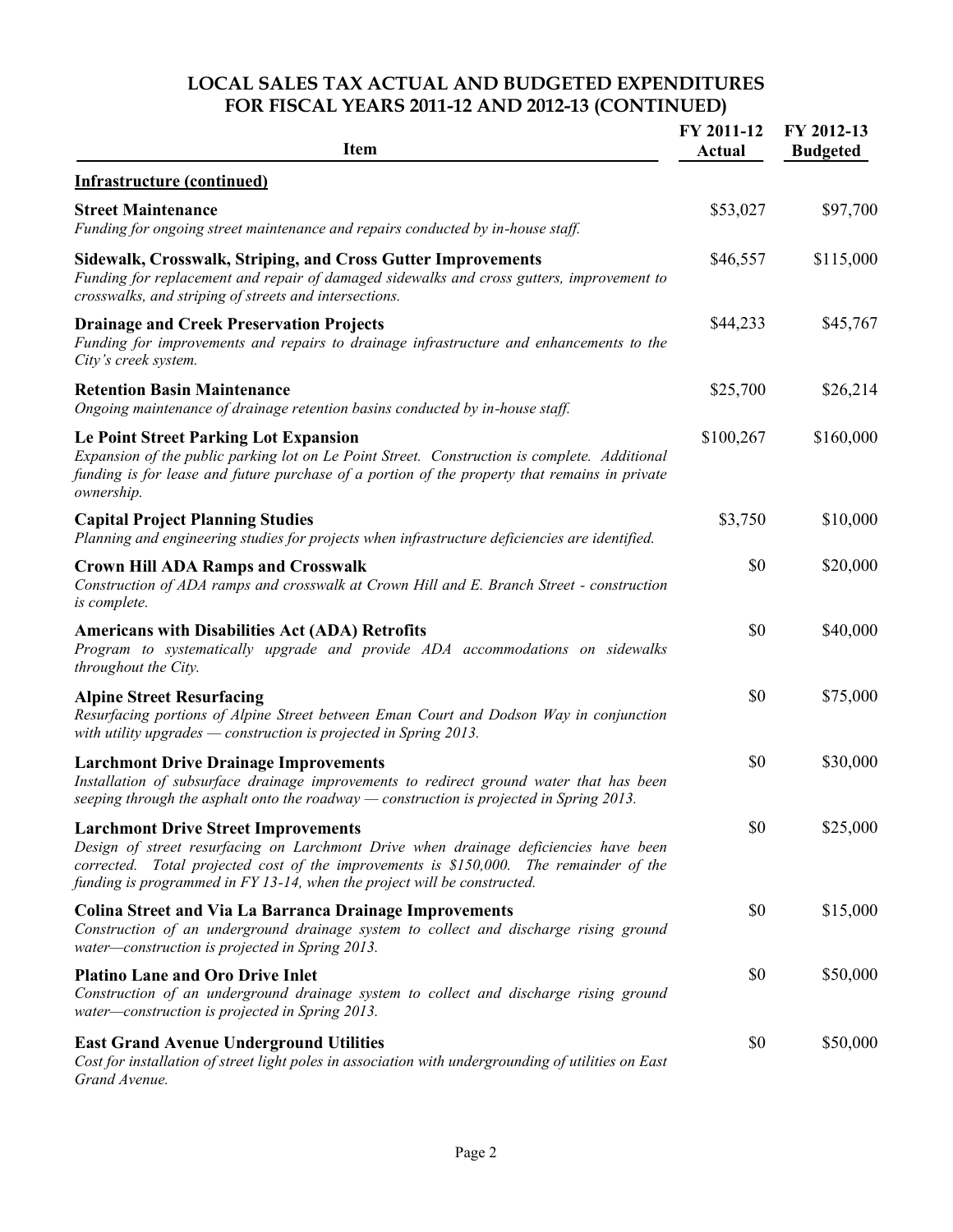#### **LOCAL SALES TAX ACTUAL AND BUDGETED EXPENDITURES FOR FISCAL YEARS 2011-12 AND 2012-13 (CONTINUED)**

| <b>Item</b>                                                                                                                                                                                                                                                                                                                                                    | FY 2011-12<br><b>Actual</b> | FY 2012-13<br><b>Budgeted</b> |
|----------------------------------------------------------------------------------------------------------------------------------------------------------------------------------------------------------------------------------------------------------------------------------------------------------------------------------------------------------------|-----------------------------|-------------------------------|
| <b>Transportation</b>                                                                                                                                                                                                                                                                                                                                          |                             |                               |
| <b>Traffic Model Update</b><br>Update of the Citywide traffic model to assist in update of the City's General Plan and to<br>improve the ability to prepare traffic analysis for design of improvements and assessment of<br>project impacts.                                                                                                                  | \$11,465                    | \$13,535                      |
| <b>Digital Speed Limit Sign</b><br>Installation of digital speed limit sign on Huasna Road at the entrance to the City to slow<br>traffic entering the City at the Strother Park area.                                                                                                                                                                         | \$0                         | \$10,000                      |
| <b>Castillo Del Mar Extension</b><br>Construction, widening and drainage improvements to extend Castillo Del Mar Road from<br>Orchard Street to Valley Road. The initial cost is for matching funds for a bike path<br>associated with the future roadway, which has been completed.                                                                           | \$0                         | \$19,000                      |
| <b>Public Safety</b>                                                                                                                                                                                                                                                                                                                                           |                             |                               |
| <b>Five Cities Fire JPA</b><br>Costs associated with the Battalion Chief position to perform training and administration<br>functions and enhancement of services through formation of the Five Cities Fire Authority.                                                                                                                                         | \$115,000                   | \$117,300                     |
| <b>Emergency Operations Center</b><br>Equipment, supplies and staffing assistance necessary to prepare the City's Emergency<br>Operations Center (EOC) for disaster response operations.                                                                                                                                                                       | \$1,000                     | \$5,000                       |
| <b>Fire Aerial Apparatus</b><br>The City's portion of costs for matching funds for a Federal grant to purchase the new Five<br>Cities Fire Authority ladder truck.                                                                                                                                                                                             | \$21,163                    | \$21,163                      |
| <b>Police Station Upgrade</b><br>Initial funding for feasibility study, design and costs to upgrade and relocate the City's<br>Police Station. Total costs are anticipated to be approximately \$6 million. The remainder of<br>funding is proposed to come from long-term financing and sale of existing property.<br>Construction is projected in Fall 2013. | \$57,846                    | \$737,153                     |
| <b>Narcotics Task Force</b><br>City's costs for participation in a countywide narcotics enforcement unit.                                                                                                                                                                                                                                                      | \$24,000                    | \$24,000                      |
| <b>Police Firing Range</b><br>Upgrades to the Police firing range to address facility needs and reduce future cleanup costs.                                                                                                                                                                                                                                   | \$0                         | \$40,000                      |
| <b>City Facilities</b>                                                                                                                                                                                                                                                                                                                                         |                             |                               |
| <b>City Hall Complex Upgrade</b><br>Upgrade and relocation of City Hall to consolidate staff and address ADA, space and<br>structural issues, including development of automated document storage system. A portion of<br>costs are to fund ongoing debt service on the improvements already completed.                                                        | \$70,448                    | \$35,289                      |
| <b>Corporation Yard Upgrade</b><br>Repair and upgrade of Corporation Yard facilities, including replacement of offices,<br>painting, roof improvements, building exterior and parking areas. The remainder of costs<br>are projected to be paid for from the Water and Sewer Funds and sale of land.                                                           | \$0                         | \$30,000                      |
| <b>Miscellaneous</b>                                                                                                                                                                                                                                                                                                                                           |                             |                               |
| <b>Sales Tax Administration and Mailing of Annual Report</b><br>Costs for sales tax consultant services and preparation and mailing of this report.                                                                                                                                                                                                            | \$4,296                     | \$7,000                       |